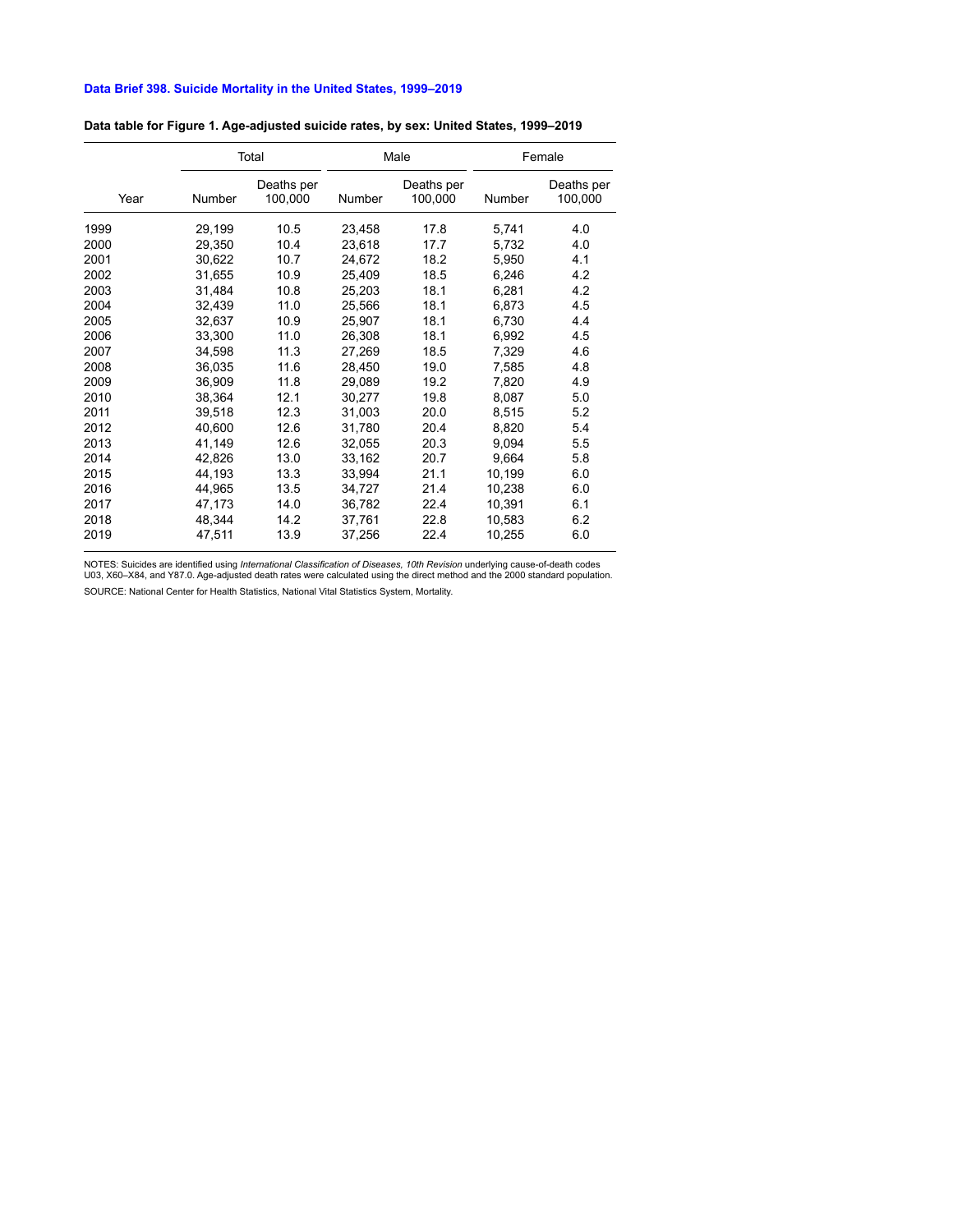## **Data table for Figure 2. Suicide rates for females, by age group: United States, 1999–2019**

|      |        | $10 - 14$             |        | $15 - 24$             |        | $25 - 44$             |        | $45 - 64$             |        | $65 - 74$             |        | 75 and over           |  |
|------|--------|-----------------------|--------|-----------------------|--------|-----------------------|--------|-----------------------|--------|-----------------------|--------|-----------------------|--|
| Year | Number | Deaths per<br>100,000 | Number | Deaths per<br>100,000 | Number | Deaths per<br>100,000 | Number | Deaths per<br>100,000 | Number | Deaths per<br>100,000 | Number | Deaths per<br>100,000 |  |
| 1999 | 50     | 0.5                   | 575    | 3.0                   | 2,359  | 5.5                   | 1,868  | 6.0                   | 420    | 4.1                   | 469    | 4.5                   |  |
| 2000 | 62     | 0.6                   | 570    | 3.0                   | 2,302  | 5.4                   | 1,968  | 6.2                   | 404    | 4.0                   | 425    | 4.0                   |  |
| 2001 | 65     | 0.6                   | 562    | 2.9                   | 2,326  | 5.5                   | 2,192  | 6.6                   | 392    | 3.9                   | 412    | 3.9                   |  |
| 2002 | 64     | 0.6                   | 578    | 2.9                   | 2,457  | 5.9                   | 2,293  | 6.7                   | 410    | 4.1                   | 443    | 4.1                   |  |
| 2003 | 56     | 0.5                   | 607    | 3.0                   | 2,373  | 5.7                   | 2,450  | 6.9                   | 381    | 3.8                   | 414    | 3.8                   |  |
| 2004 | 98     | 0.9                   | 720    | 3.5                   | 2,503  | 6.0                   | 2,751  | 7.6                   | 378    | 3.7                   | 423    | 3.9                   |  |
| 2005 | 68     | 0.7                   | 714    | 3.5                   | 2,411  | 5.8                   | 2,682  | 7.2                   | 404    | 4.0                   | 450    | 4.1                   |  |
| 2006 | 65     | 0.6                   | 661    | 3.2                   | 2,458  | 5.9                   | 2,970  | 7.7                   | 416    | 4.0                   | 421    | 3.8                   |  |
| 2007 | 52     | 0.5                   | 659    | 3.1                   | 2,567  | 6.2                   | 3,197  | 8.1                   | 441    | 4.2                   | 411    | 3.7                   |  |
| 2008 | 66     | 0.7                   | 738    | 3.5                   | 2,605  | 6.3                   | 3,261  | 8.1                   | 483    | 4.4                   | 428    | 3.8                   |  |
| 2009 | 88     | 0.9                   | 776    | 3.6                   | 2,562  | 6.2                   | 3,480  | 8.5                   | 523    | 4.6                   | 389    | 3.5                   |  |
| 2010 | 87     | 0.9                   | 829    | 3.9                   | 2,630  | 6.4                   | 3,581  | 8.6                   | 556    | 4.8                   | 403    | 3.6                   |  |
| 2011 | 85     | 0.8                   | 863    | 4.0                   | 2,793  | 6.8                   | 3,724  | 8.8                   | 625    | 5.2                   | 421    | 3.7                   |  |
| 2012 | 85     | 0.8                   | 954    | 4.5                   | 2,804  | 6.8                   | 3,881  | 9.1                   | 667    | 5.2                   | 428    | 3.7                   |  |
| 2013 | 141    | 1.4                   | 975    | 4.5                   | 2,833  | 6.8                   | 3,990  | 9.4                   | 722    | 5.4                   | 431    | 3.7                   |  |
| 2014 | 150    | 1.5                   | 990    | 4.6                   | 3,019  | 7.2                   | 4,197  | 9.8                   | 829    | 5.9                   | 477    | 4.0                   |  |
| 2015 | 158    | 1.6                   | 1,132  | 5.3                   | 3,157  | 7.5                   | 4,383  | 10.2                  | 829    | 5.7                   | 540    | 4.5                   |  |
| 2016 | 171    | 1.7                   | 1,148  | 5.4                   | 3,215  | 7.6                   | 4,253  | 9.9                   | 940    | 6.2                   | 510    | 4.2                   |  |
| 2017 | 169    | 1.7                   | 1,225  | 5.8                   | 3,339  | 7.8                   | 4,172  | 9.7                   | 982    | 6.2                   | 501    | 4.0                   |  |
| 2018 | 206    | 2.0                   | 1,222  | 5.8                   | 3,412  | 7.9                   | 4,212  | 9.8                   | 1,011  | 6.2                   | 515    | 4.0                   |  |
| 2019 | 203    | 2.0                   | 1,154  | 5.5                   | 3,236  | 7.4                   | 4,104  | 9.6                   | 985    | 5.9                   | 568    | 4.3                   |  |

NOTE: Suicides are identified using *International Classification of Diseases, 10th Revision* underlying cause-of-death codes U03, X60–X84, and Y87.0.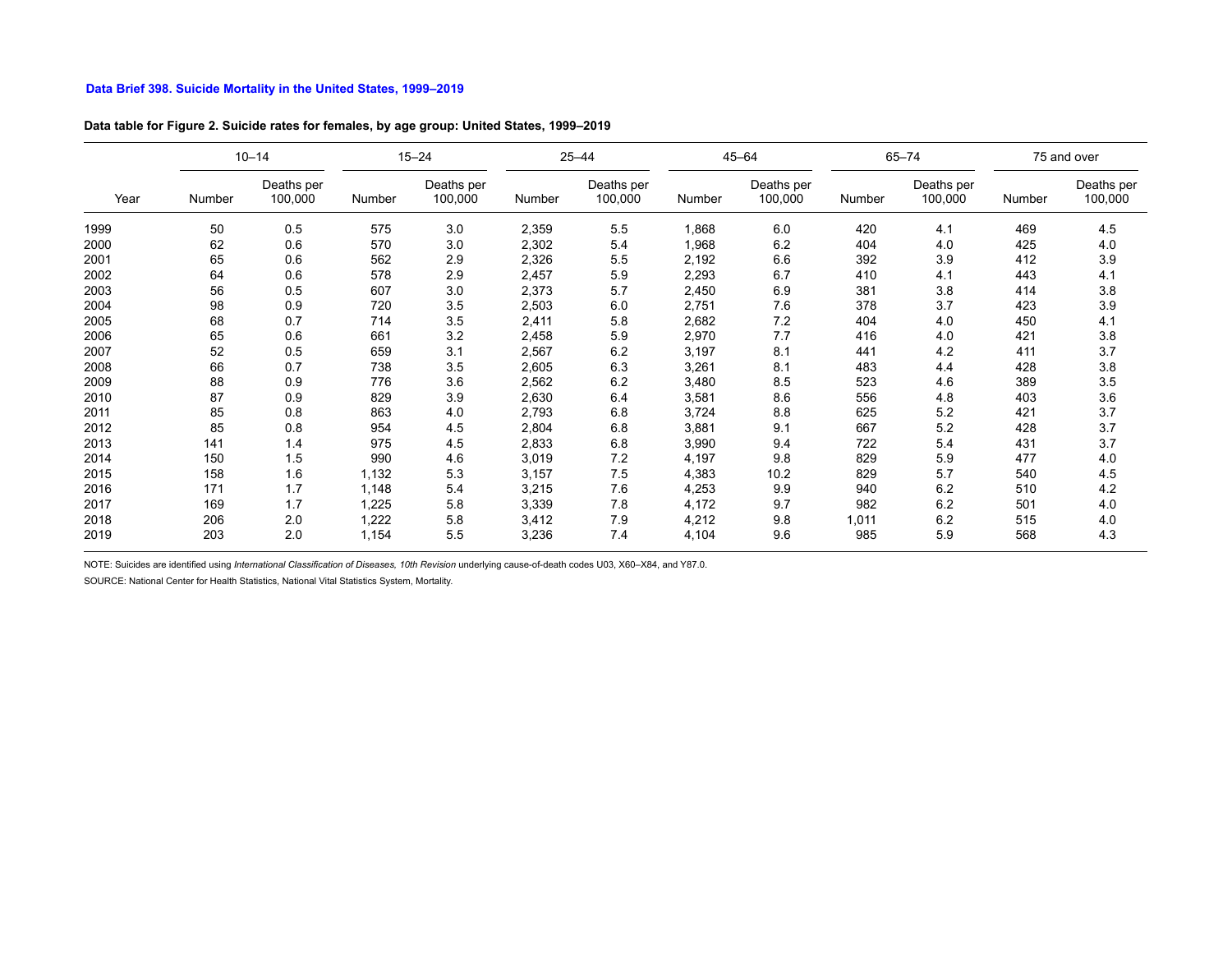| Data table for Figure 3. Suicide rates for males, by age group: United States, 1999-2019 |  |  |  |
|------------------------------------------------------------------------------------------|--|--|--|
|                                                                                          |  |  |  |

|      |        | $10 - 14$             |        | $15 - 24$             |        | $25 - 44$             |        | $45 - 64$             |        | $65 - 74$             |        | 75 and over           |  |
|------|--------|-----------------------|--------|-----------------------|--------|-----------------------|--------|-----------------------|--------|-----------------------|--------|-----------------------|--|
| Year | Number | Deaths per<br>100,000 | Number | Deaths per<br>100,000 | Number | Deaths per<br>100,000 | Number | Deaths per<br>100,000 | Number | Deaths per<br>100,000 | Number | Deaths per<br>100,000 |  |
| 1999 | 192    | 1.9                   | 3,326  | 16.8                  | 9,213  | 21.6                  | 6,109  | 20.8                  | 2,051  | 24.7                  | 2,549  | 42.4                  |  |
| 2000 | 238    | 2.3                   | 3,424  | 17.1                  | 9,052  | 21.3                  | 6,414  | 21.3                  | 1,888  | 22.7                  | 2,589  | 42.4                  |  |
| 2001 | 207    | 1.9                   | 3,409  | 16.5                  | 9,379  | 22.2                  | 7,067  | 22.5                  | 2,040  | 24.5                  | 2,549  | 40.7                  |  |
| 2002 | 196    | 1.8                   | 3,432  | 16.4                  | 9,440  | 22.5                  | 7,633  | 23.5                  | 2,053  | 24.5                  | 2,642  | 41.3                  |  |
| 2003 | 188    | 1.7                   | 3,381  | 15.9                  | 9,294  | 22.3                  | 7,874  | 23.5                  | 1,954  | 23.1                  | 2,499  | 38.3                  |  |
| 2004 | 185    | 1.7                   | 3,596  | 16.7                  | 9,209  | 22.2                  | 8,166  | 23.6                  | 1,901  | 22.2                  | 2,496  | 37.6                  |  |
| 2005 | 202    | 1.9                   | 3,498  | 16.1                  | 9,129  | 22.1                  | 8,519  | 23.9                  | 1,940  | 22.3                  | 2,610  | 38.6                  |  |
| 2006 | 151    | 1.4                   | 3,528  | 16.0                  | 9,118  | 22.1                  | 9,039  | 24.6                  | 1,968  | 22.2                  | 2,494  | 36.2                  |  |
| 2007 | 128    | 1.2                   | 3,481  | 15.7                  | 9,433  | 22.9                  | 9,650  | 25.7                  | 2,003  | 22.0                  | 2,566  | 36.7                  |  |
| 2008 | 149    | 1.4                   | 3,560  | 16.0                  | 9,398  | 22.8                  | 10,491 | 27.4                  | 2,313  | 24.3                  | 2,531  | 35.7                  |  |
| 2009 | 171    | 1.6                   | 3,595  | 16.1                  | 9,435  | 23.0                  | 10,926 | 27.9                  | 2,394  | 24.3                  | 2,552  | 35.6                  |  |
| 2010 | 180    | 1.7                   | 3,771  | 16.9                  | 9,676  | 23.6                  | 11,602 | 29.2                  | 2,418  | 23.9                  | 2,617  | 36.0                  |  |
| 2011 | 197    | 1.9                   | 3,959  | 17.6                  | 9,906  | 24.0                  | 11,655 | 28.9                  | 2,554  | 24.4                  | 2,721  | 36.4                  |  |
| 2012 | 221    | 2.1                   | 3,918  | 17.4                  | 10,170 | 24.5                  | 11,910 | 29.5                  | 2,700  | 24.1                  | 2,853  | 37.5                  |  |
| 2013 | 245    | 2.3                   | 3,903  | 17.3                  | 10,066 | 24.1                  | 11,766 | 29.0                  | 3,072  | 26.0                  | 2,990  | 38.3                  |  |
| 2014 | 275    | 2.6                   | 4,100  | 18.2                  | 10,270 | 24.4                  | 12,116 | 29.7                  | 3,286  | 26.6                  | 3,110  | 38.9                  |  |
| 2015 | 251    | 2.4                   | 4,359  | 19.4                  | 10,726 | 25.2                  | 12,107 | 29.5                  | 3,372  | 26.2                  | 3,171  | 38.7                  |  |
| 2016 | 265    | 2.5                   | 4,575  | 20.5                  | 11,181 | 26.2                  | 11,943 | 29.1                  | 3,463  | 25.9                  | 3,291  | 39.2                  |  |
| 2017 | 348    | 3.3                   | 5,027  | 22.7                  | 11,944 | 27.5                  | 12,371 | 30.1                  | 3,638  | 26.2                  | 3,447  | 39.7                  |  |
| 2018 | 390    | 3.7                   | 4,989  | 22.7                  | 12,129 | 27.7                  | 12,673 | 31.0                  | 3,963  | 27.8                  | 3,613  | 39.9                  |  |
| 2019 | 331    | 3.1                   | 4,800  | 22.0                  | 12,348 | 28.0                  | 12,146 | 29.9                  | 3,882  | 26.4                  | 3,738  | 39.9                  |  |

NOTE: Suicides are identified using *International Classification of Diseases, 10th Revision* underlying cause-of-death codes U03, X60–X84, and Y87.0.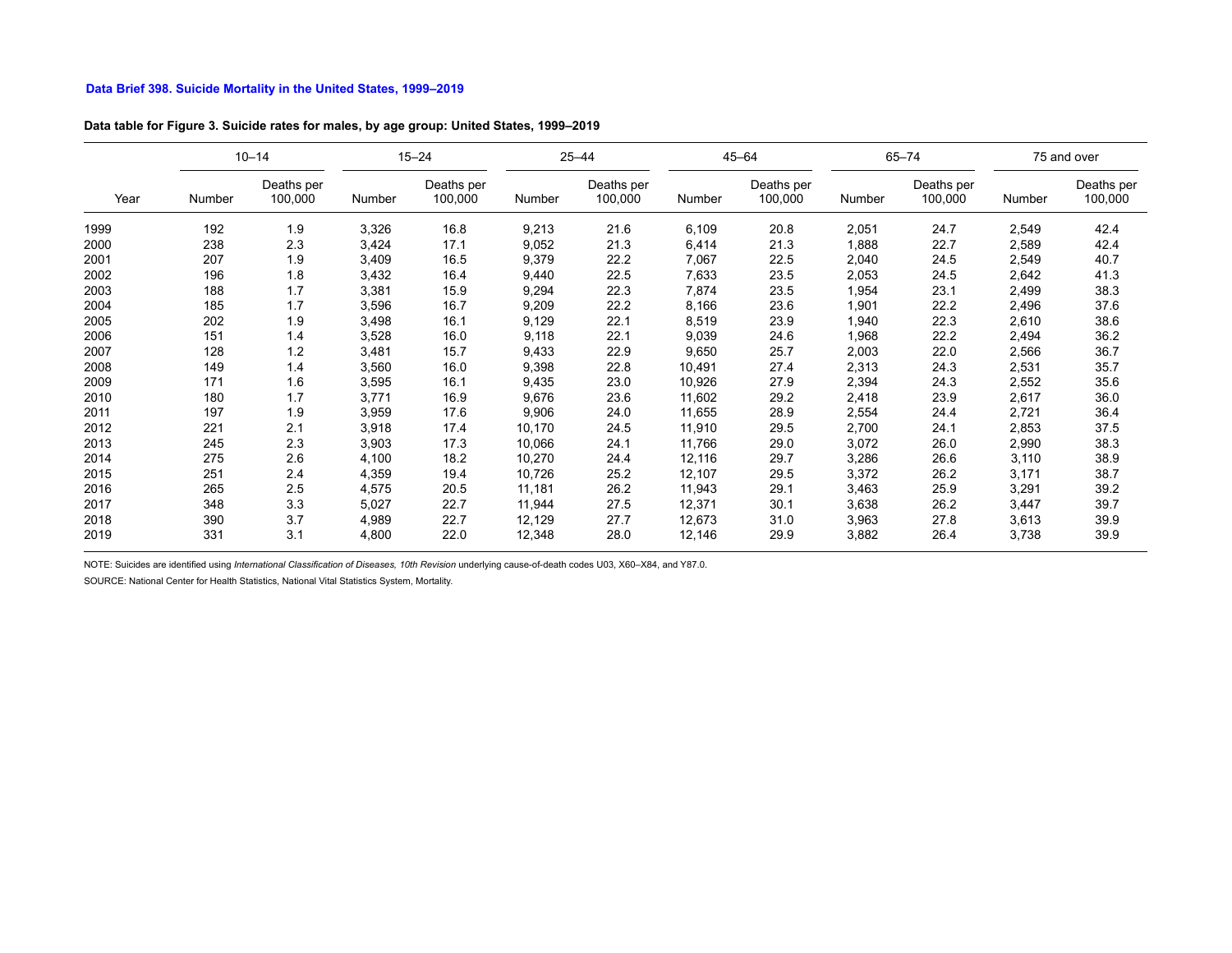**Data table for Figure 4. Age-adjusted female suicide rates, by means of suicide: United States, 1999–2019**

|      | Firearm |                          | Poisoning |                          | Suffocation |                          | Other  |                          |
|------|---------|--------------------------|-----------|--------------------------|-------------|--------------------------|--------|--------------------------|
| Year | Number  | Deaths<br>per<br>100,000 | Number    | Deaths<br>per<br>100,000 | Number      | Deaths<br>per<br>100,000 | Number | Deaths<br>per<br>100,000 |
| 1999 | 2,120   | 1.5                      | 2,066     | 1.4                      | 937         | 0.6                      | 618    | 0.4                      |
| 2000 | 2,132   | 1.5                      | 2,067     | 1.4                      | 955         | 0.7                      | 578    | 0.4                      |
| 2001 | 2,111   | 1.4                      | 2,219     | 1.5                      | 988         | 0.7                      | 632    | 0.4                      |
| 2002 | 2,063   | 1.4                      | 2,389     | 1.6                      | 1,107       | 0.8                      | 687    | 0.5                      |
| 2003 | 2,080   | 1.4                      | 2,414     | 1.6                      | 1,139       | 0.8                      | 648    | 0.4                      |
| 2004 | 2,227   | 1.5                      | 2,600     | 1.7                      | 1,356       | 0.9                      | 690    | 0.5                      |
| 2005 | 2,086   | 1.4                      | 2,632     | 1.7                      | 1,361       | 0.9                      | 651    | 0.4                      |
| 2006 | 2,149   | 1.4                      | 2,815     | 1.8                      | 1,318       | 0.9                      | 710    | 0.5                      |
| 2007 | 2,171   | 1.4                      | 2,945     | 1.8                      | 1,512       | 1.0                      | 701    | 0.4                      |
| 2008 | 2,292   | 1.4                      | 2,982     | 1.9                      | 1,591       | 1.0                      | 720    | 0.5                      |
| 2009 | 2,428   | 1.5                      | 2,963     | 1.8                      | 1,700       | 1.1                      | 729    | 0.4                      |
| 2010 | 2,430   | 1.5                      | 3,026     | 1.9                      | 1,901       | 1.2                      | 730    | 0.4                      |
| 2011 | 2,670   | 1.6                      | 3,112     | 1.9                      | 1,984       | 1.3                      | 749    | 0.4                      |
| 2012 | 2,756   | 1.7                      | 3,191     | 1.9                      | 2,072       | 1.3                      | 801    | 0.5                      |
| 2013 | 2,934   | 1.8                      | 3,165     | 1.9                      | 2,152       | 1.4                      | 843    | 0.5                      |
| 2014 | 3,003   | 1.8                      | 3,295     | 1.9                      | 2,533       | 1.6                      | 833    | 0.5                      |
| 2015 | 3,108   | 1.8                      | 3,409     | 2.0                      | 2,721       | 1.7                      | 961    | 0.5                      |
| 2016 | 3,291   | 1.9                      | 3,382     | 1.9                      | 2,591       | 1.6                      | 974    | 0.6                      |
| 2017 | 3,239   | 1.9                      | 3,259     | 1.9                      | 2,900       | 1.8                      | 993    | 0.6                      |
| 2018 | 3,331   | 1.9                      | 3,100     | 1.7                      | 3,163       | 1.9                      | 989    | 0.6                      |
| 2019 | 3,216   | 1.8                      | 3,079     | 1.7                      | 2,971       | 1.8                      | 989    | 0.6                      |

NOTES: Suicides are identified using *International Classification of Diseases, 10th Revision* (ICD–10) underlying cause-of-<br>death codes U03, X60–X84, and Y87.0. Means of suicide are identified using ICD–10 codes X72–X74 f poisoning, and X70 for suffocation. "Other" includes: Cut or pierce; Drowning; Falls; Fire and flame; Other land transport; Struck<br>by or against; Other specified, classifiable injury; Other specified, not elsewhere classif